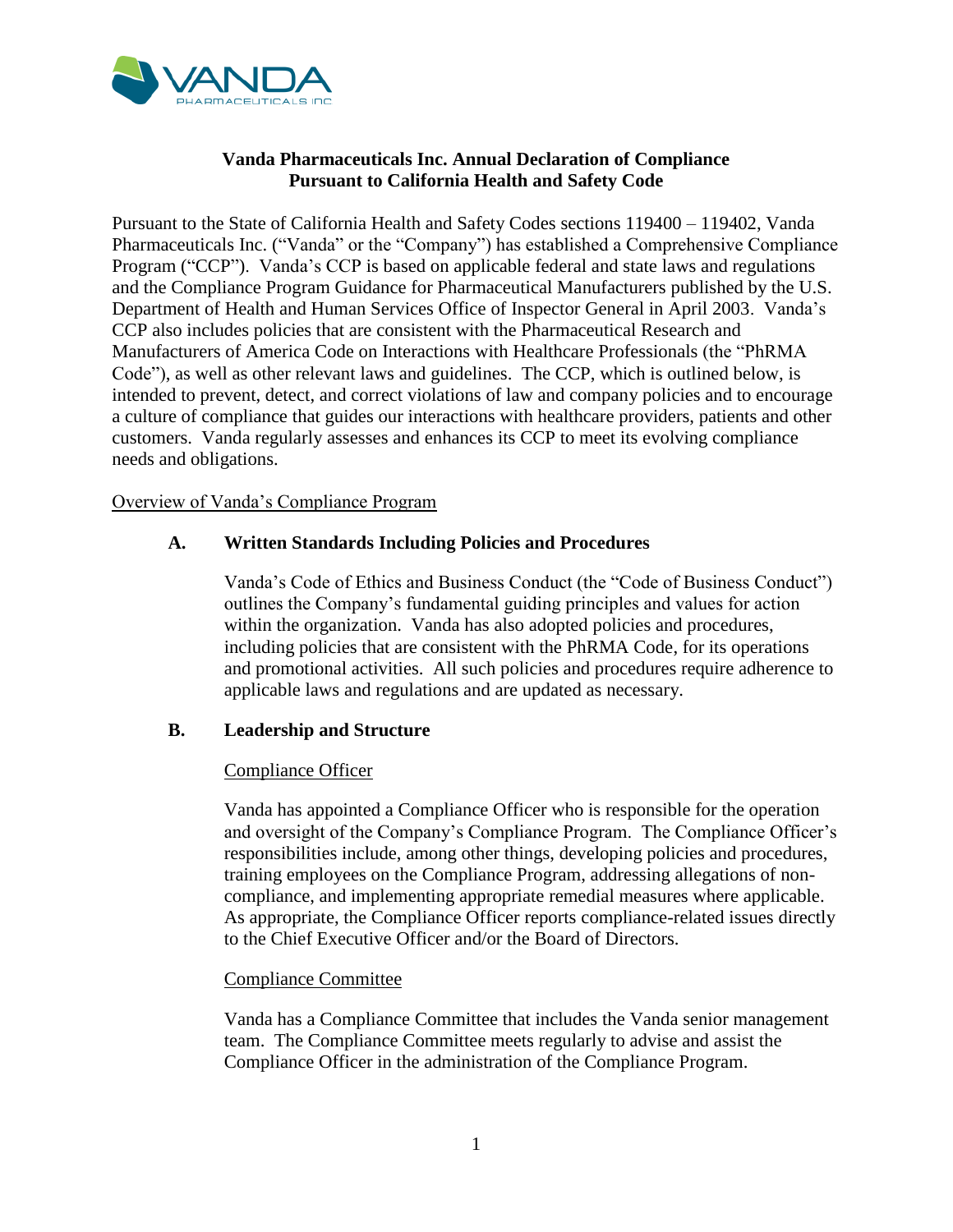

# **C. Education and Training**

Vanda's directors, officers, and employees are expected to comply with the Compliance Program, the Code of Business Conduct, and all written policies and procedures. A central aspect of the Company's Compliance Program is educating and training employees on their legal and ethical obligations under applicable laws, regulations and Company policies. All new employees must complete initial compliance training as part of new hire orientation as well as additional annual refresher compliance training, including as new developments in applicable laws, regulations, or policies and procedures arise.

## **D. Effective Lines of Communication**

Employees are responsible for ensuring that Vanda's policies and procedures are met. This obligation requires that employees (1) seek compliance guidance when unclear about an ethical situation or specific conduct, and (2) report possible violations of laws, regulations, or Company policies. Vanda's policies provide for confidential reporting of allegations of misconduct and protections against retaliation for such reporting. Employees should contact their supervisor, the Compliance Officer, Senior Management, or Human Resources regarding questions about the Compliance Program or to report potential violations. Employees may also report potential violations anonymously. The Company has set up a compliance hotline number that can be used for these anonymous reports.

### **E. Auditing and Monitoring**

Vanda's Compliance Program includes efforts to audit, monitor, and evaluate compliance with the Company's compliance policies and procedures. The nature, extent, and frequency of compliance monitoring and auditing varies according to a variety of factors, including an ongoing evaluation of Vanda's risk assessment, new legal or regulatory requirements, changes in business practices, and other considerations.

### **F. Enforcement and Disciplinary Standards**

Adherence to the Company's Code of Business Conduct and policies and procedures is a condition of employment at Vanda. The Company investigates potential violations of law or Company policy and, where appropriate, implements corrective measures to prevent, detect and deter future violations. Any violation of these requirements by directors, officers, or employees is subject to disciplinary action up to and including termination.

### **G. Investigations and Corrective and Preventative Action**

A Compliance Program designed in accordance with the OIG Guidance is intended to increase the likelihood of preventing and detecting unlawful and unethical behavior. Even an effective Compliance Program, however, may not